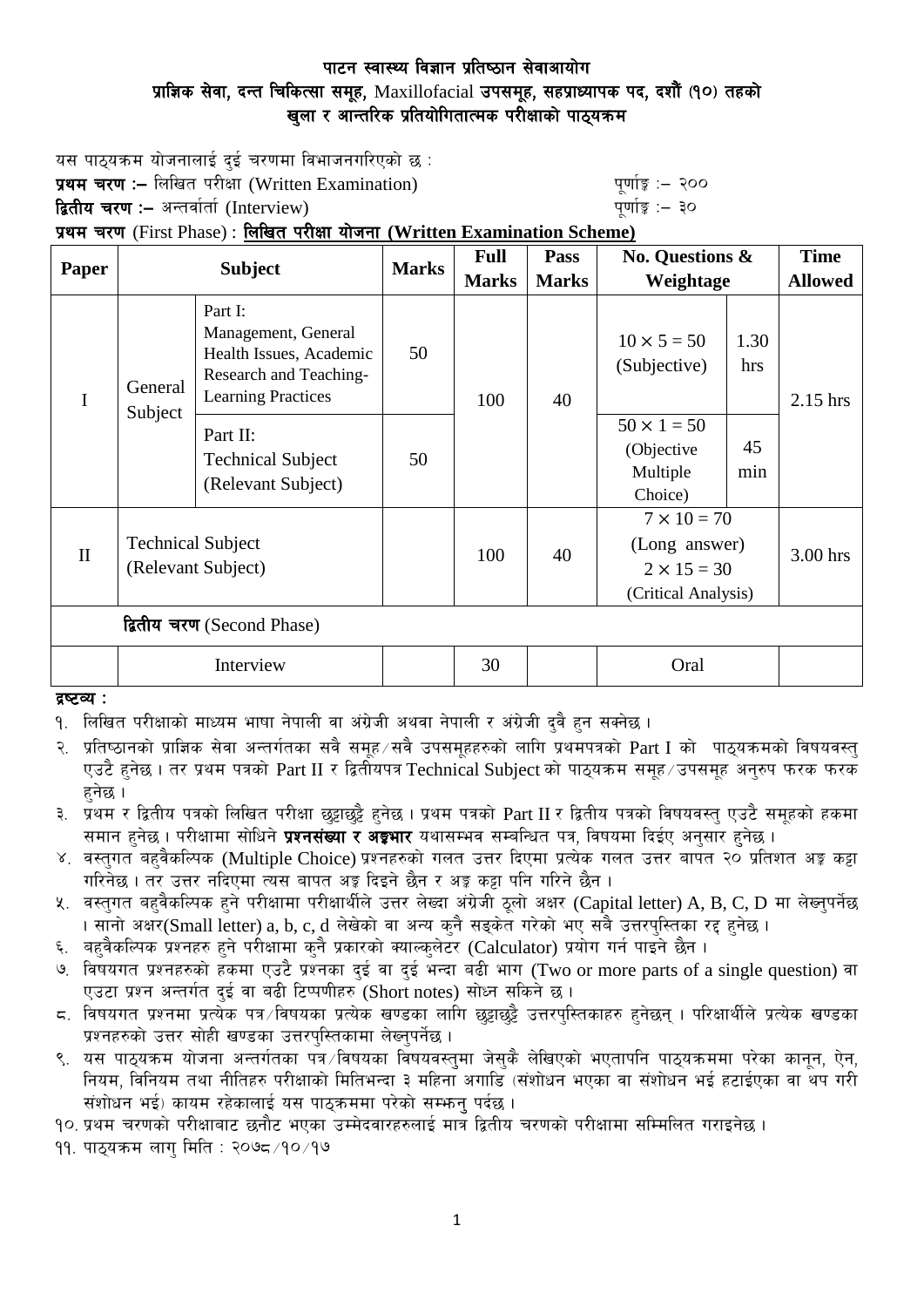### पाटन स्वास्थ्य विज्ञान प्रतिष्ठान सेवाआयोग

# प्राज्ञिक सेवा, दन्त चिकित्सा समूह, Maxillofacial उपसमूह, सहप्राध्यापक पद, दशौँ (१०) तहको खला र आन्तरिक प्रतियोगितात्मक परीक्षाको पाठयक्रम

### **Paper I: General Subject**

### **Part I:**

#### **(Management, General Health Issues, Academic Research and Teaching - Learning Practices) Section (A) - 25 Marks**

#### 1. **Management**

- 1.1. Health care management system in Nepal and other parts of the world
- 1.2. Fundamental principles of healthcare institution and hospital management.
- 1.3. Effective hospital management principles
- 1.4. Purpose of medical and non-medical data and records
- 1.5. Ethics and responsibility of management
- 1.6. Concept of management and its application in health care including hospital
	- 1.7.1 Management: Concept, principles, functions, scope and role, level and skills of manager
	- 1.7.2 Planning: Concept, principles, nature, types, instruments and steps
	- 1.7.3 Leadership: Concept, function, leadership styles, leadership and management
	- 1.7.4 Coordination: Concept, types, techniques of effective coordination
	- 1.7.5 Communication and counselling: Concept, communication processes and barrier to effective communication, techniques for improving communication
	- 1.7.6 Decision making: Importance, types, rational process of decision making, problem solving techniques, improving decision making
	- 1.7.7 Participative management: Concept, advantage and disadvantage, techniques of participation
	- 1.7.8 Time management: Concept, essential factors and strategies for effective time management
	- 1.7.9 Conflict management: Concept, approaches to conflict, levels of conflict, causes of conflict and strategies for conflict management
	- 1.7.10 Stress management: Concept, causes and sources of stress, techniques of stress management
	- 1.7.11 Change management: Concept, sources of organizational change, resistance to change, management of resistance to change
	- 1.7.12 Appreciative inquiry: Concept, basic principle and management
	- 1.7.13 Human resource management: Concept, functions and different aspects
	- 1.7.14 Health manpower recruitment and development
	- 1.7.15 Financial management: Concept, approaches, budget formulation and implementation, Auditing and topics related to fiscal administration

#### 2. **General Health Issues**

- 2.1. Present constitution of federal republic of Nepal (including health and welfare issues)
- 2.2. Organizational structure of Ministry of Health at national/federal, regional/state, district (if applicable), municipal and village council level
- 2.3. Professional council and related regulations
- 2.4. National Health Policy
- 2.5. Health Service Act and Regulation
- 2.6. Second Long term health plan
- 2.7. Health Management Information System, forms, indicators, annual reports
- 2.8. Human Development Indices, Sustainable Development Goals
- 2.9. Health volunteers in the national health system, its rationale, use and effectiveness
- 2.10. Local governance and community participation in health service delivery
- 2.11. Health Insurance and financing in health care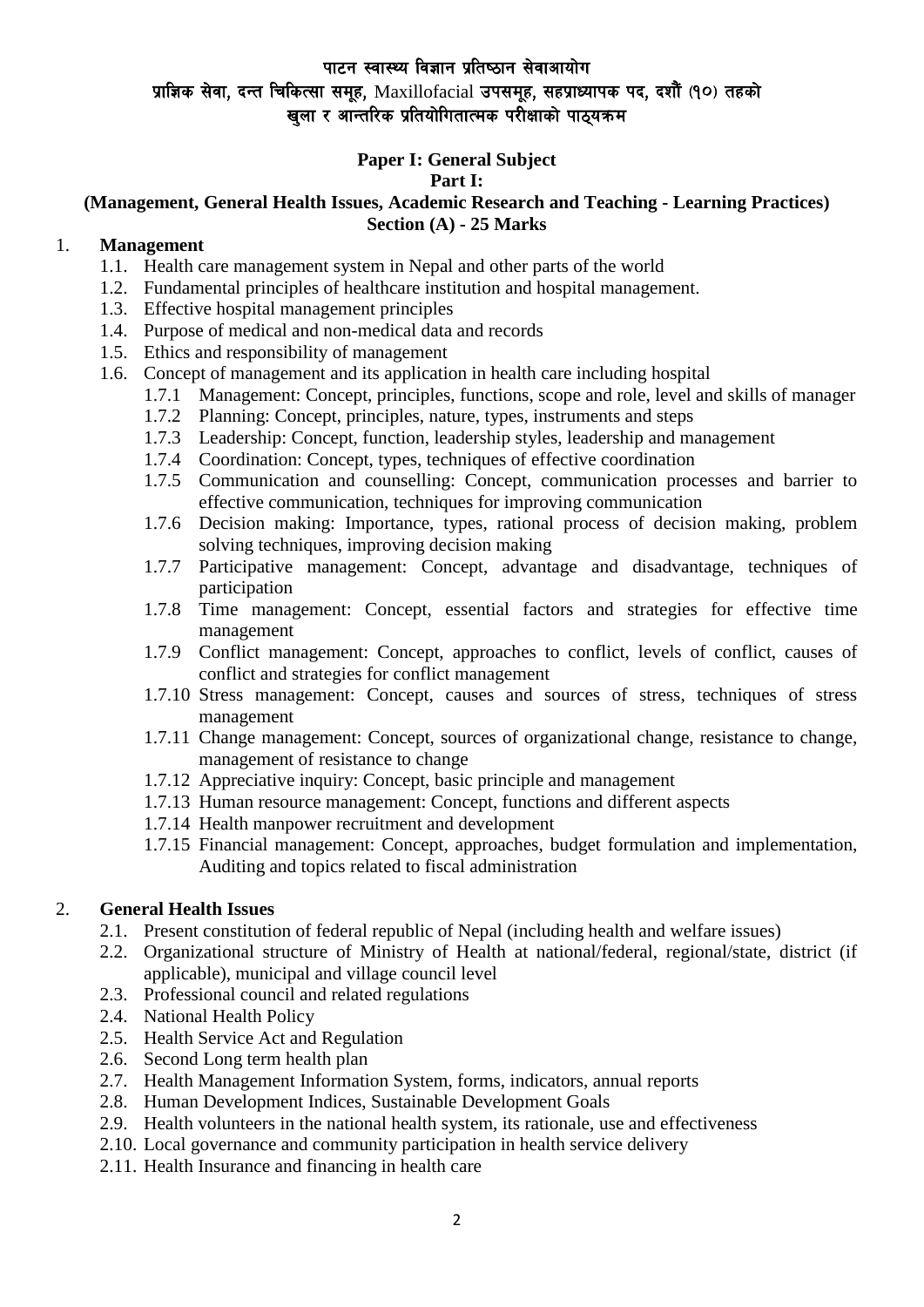### पाटन स्वास्थ्य विज्ञान प्रतिष्ठान सेवाआयोग प्राज्ञिक सेवा, दन्त चिकित्सा समूह, Maxillofacial उपसमूह, सहप्राध्यापक पद, दशौं (१०) तहको खला र आन्तरिक प्रतियोगितात्मक परीक्षाको पाठयक्रम

- 2.12. Alternative health care system: Ayurveda, homeopathy, Unani, Chinese etc.
- 2.13. Indigenous and traditional faith health and health practices
- 2.14. International Health Agencies: Roles and responsibilities of WHO, UNICEF, UNFPA, Interagency relationships, Government-agency coordination: Joint Annual Review meeting
- 2.15. Supervision, types and its usage in health sector
- 2.16. Monitoring and evaluation system in health sector
- 2.17. National Health Training Centre
- 2.18. National and International Disaster Plan, Coordination
- 2.19. Patan Academy of Health Sciences Act, Mission, Goals, Organogram
- 2.20. Scope and function of Patan Academy of Health Sciences executive bodies (senate, executive committee, academic council, faculty board, hospital management committee, subject committee), various other committees

#### **Section (B) - 25 Marks**

#### 3. **Academic Research**

- 3.1 Ethics, Bio-ethics and Professionalism
- 3.2 Human dignity and Human Right
- 3.3 Benefit and Harm
- 3.4 Autonomy and Individual responsibility
- 3.5 Consent and capacity to consent
- 3.6 Privacy and confidentiality
- 3.7 Respect for humans and personal integrity
- 3.8 Non-discrimination and non-stigmatization
- 3.9 Respect for cultural diversity and pluralism
- 3.10 National Health Research Council (NHRC) and its guidelines
- 3.11 Research process: ethical research proposal development, research principles, methods and materials, conclusion/recommendation/lesson learnt, commonly used referencing styles
- 3.12 IRB/IRC forms, types, use, importance; getting IRB/IRC clearance
- 3.13 Ethics on research methodology: sample selection, sample size calculation, ensuring reliability and validity of the instruments as well as methods proposed for health research
- 3.14 Quantitative and Qualitative studies
- 3.15 Data analysis (data visualization, descriptive statistics, inferential statistics with statistical hypotheses and appropriate tools/methods for quantitative studies; theme and code generation, thematic analysis, content analysis, grounded theory for qualitative and triangulation for mixed method studies)
- 3.16 Research ethics on vulnerable and non-vulnerable population
- 3.17 Research proposal/protocol/publication:
- 3.18 Publication ethics, plagiarism including self-plagiarism

#### 4. **Teaching - Learning, Assessment and Evaluation**

- 4.1 Lancet Commission Report on Education of Health Professionals
- 4.2 Adult learning: Theories, principles, use, importance and outcomes, Adragogy vs. Pedagogy
- 4.3 Conventional teaching learning: Didactic lectures, Teacher centred approaches, use and importance
- 4.4 Surface learning, deep learning and metacognition
- 4.5 Integrated teaching: Genesis, use, importance and outcomes
- 4.6 Problem-based learning: Genesis, use, importance and outcomes
- 4.7 SPICES model its use, importance and outcomes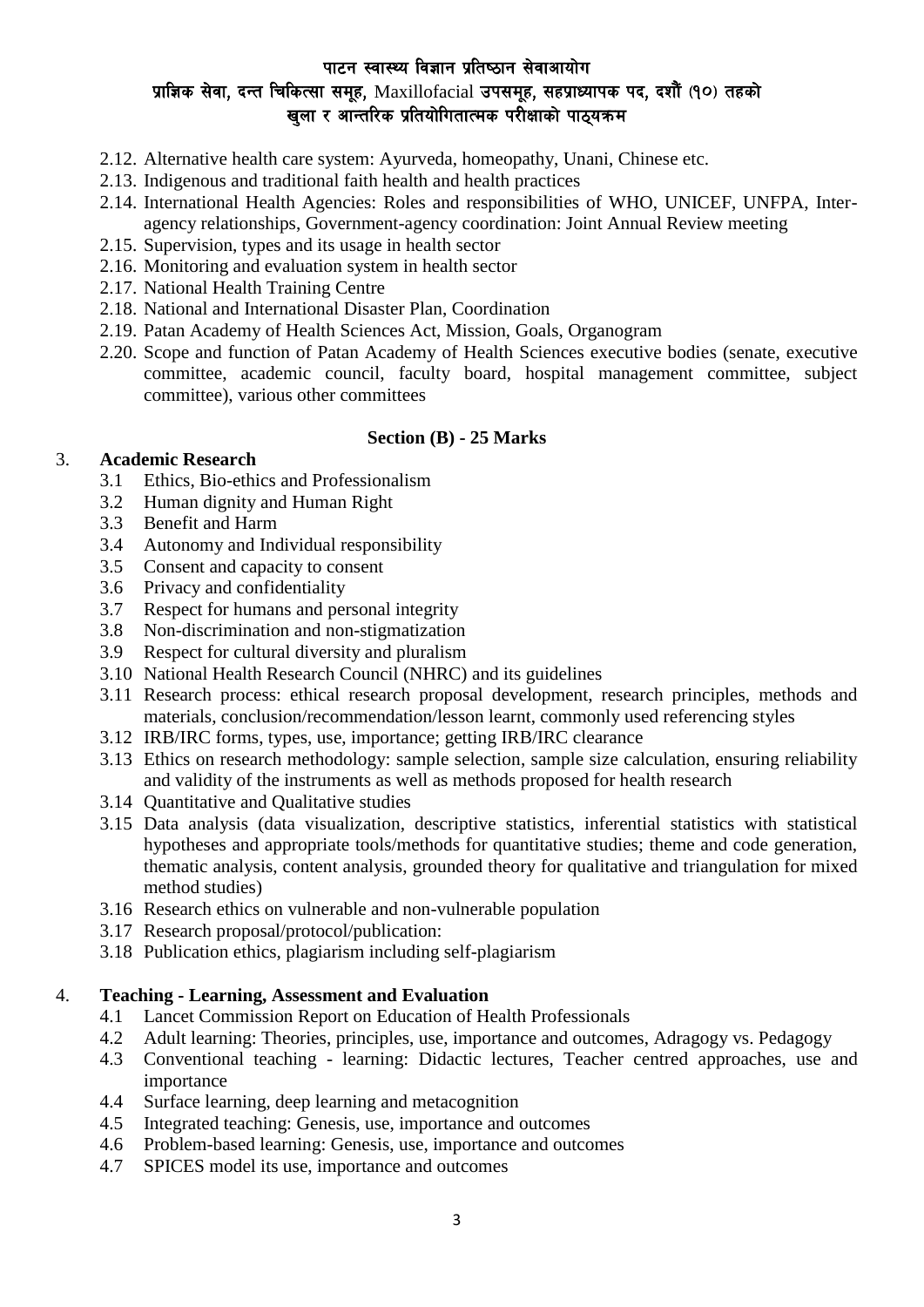### पाटन स्वास्थ्य विज्ञान प्रतिष्ठान सेवाआयोग प्राज्ञिक सेवा, दन्त चिकित्सा समूह, Maxillofacial उपसमूह, सहप्राध्यापक पद, दशौँ (१०) तहको खला र आन्तरिक प्रतियोगितात्मक परीक्षाको पाठयक्रम

- 4.8 Socialization, self-directed learning, mentoring, role model
- 4.9 Community orientation/community posting, re-orientation of medical education camp, community based learning and community engaged teaching-learning methods/models, use, importance and outcomes
- 4.10 Outcome Based Education (Competency-based Medical/Health Professions Education): Genesis, use, importance and outcomes
- 4.11 Experiential learning, Reflective practice, Feedback and feed-forward, Situated learning, Cooperative learning, Communities of practice
- 4.12 Assessment of students
	- 4.12.1 Blueprinting (Table and specification) : use, importance and outcomes
	- 4.12.2 Bloom's taxonomy of cognitive, psychomotor and affective domains, use and importance
	- 4.12.3 Diagnostic, Formative, Summative and Professional exams
- 4.13 Assessment of knowledge: Selection methods like Multiple Choice Questions, Extended Matching Items and supply methods like Short Answer Question, Problem Based Question, Long Answer Question with or without model answers and marking schemes, unstructured, semi-structured and structured viva-voce examination, advantages and limitations, use and importance, outcomes and its use in quality control
- 4.14 Assessment of performance (in-vitro): Direct observation of skills in the simulated setting, lab, ward etc. with or without checklist, Objective Structured Practical Examination, Objective Structured Clinical Examination, Standardized patients, use and importance, analysis, quality assurance, outcomes and its use in quality control
- 4.15 Assessment of performance (in-vivo): Mini-Clinical Evaluation Exercise (Mini-CEX), Direct Observation of Procedural Skills (DOPS), Case-Based Discussion (CbD), OSATS/ PBA, Multi-Source feedback (360 degree evaluation) use and importance for competency based health professions education, analysis, quality assurance, outcomes and its use in quality control
- 4.16 Assessment of observable behaviours in small groups e.g. Problem Based Learning sessions, Community Based Learning and Education sessions, Clinical clerkship rotations
- 4.17 Evaluation: Difference between assessment and evaluation, theory of change and its use in health professions education, process and outcome evaluation, qualitative, quantitative and mixed methods used in evaluation of health professions education

#### **Paper I Part II: Technical Subject Section (C) - 25 Marks**

#### 1. **General aspects of Maxillofacial surgery**

1.1 Scope of oral and maxillofacial surgery; Multidisciplinary team approach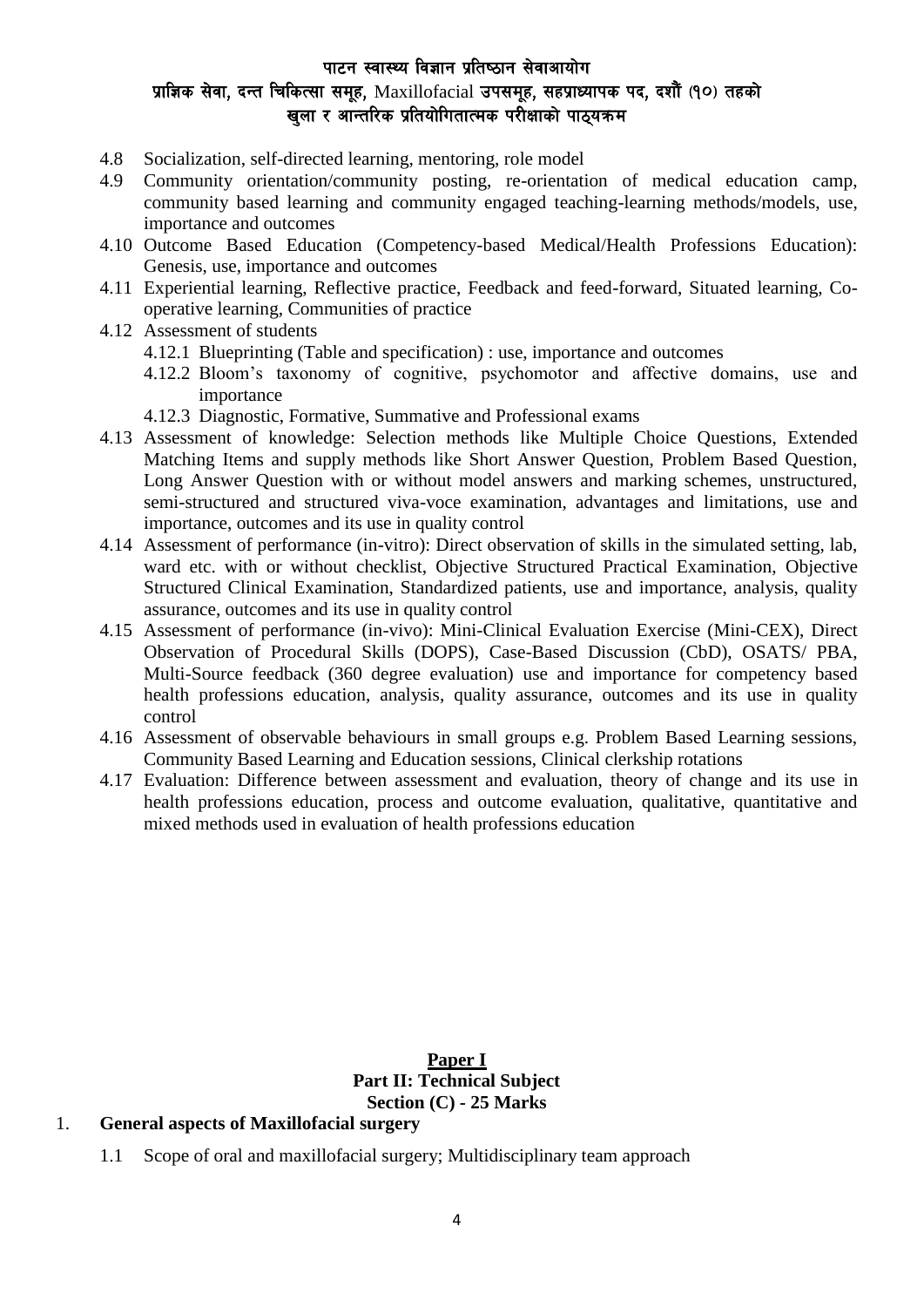### पाटन स्वास्थ्य विज्ञान प्रतिष्ठान सेवाआयोग प्राज्ञिक सेवा, दन्त चिकित्सा समूह, Maxillofacial उपसमूह, सहप्राध्यापक पद, दशौं (१०) तहको खुला र आन्तरिक प्रतियोगितात्मक परीक्षाको पाठ्यक्रम

- 1.2 Art of diagnosis and diagnostic imaging
	- 1.2.1 History taking; Clinical examination
	- 1.2.2 Clinical diagnostic aids
	- 1.2.3 Diagnostic imaging
	- 1.2.4 Other investigations
- 1.3 Suture materials and suturing techniques
- 1.4 Asepsis, Disinfection and sterilization
- 1.5 Infection control: General principles and objectives
- 1.6 Principles of oral surgery
- 1.7 Exodontia and minor oral surgical procedures
	- 1.7.1 Techniques of dental extractions
	- 1.7.2 Indications/Contraindications
	- 1.7.3 Complications of tooth extractions
	- 1.7.4 Post extraction care
- 1.8 Surgical Endodontics
	- 1.8.1 Procedure Indications, contraindications, retro preparation, complications
- 1.9 Surgical management of impacted teeth and management of complications

#### **Section (D) - 25 Marks**

#### 2. **Specific conditions of Maxillofacial Surgery & Recent Advances**

- 2.1 Temporomandibular joint disorder
	- 2.1.1 Ankylosis of temporomandibular joint and its management
	- 2.1.2 Myofacial pain dysfunction syndrome
- 2.2 Orthognathic surgery & Osteotomy procedures
- 2.3 Maxillofacial trauma: Management of mandibular and midface fractures
- 2.4 Pre prosthetic surgery
	- 2.4.1 Alveolar ridge correction
	- 2.4.2 Ridge extension procedures
- 2.5 Cyst of oral cavity: Radicular cyst, dentigerous cyst, Odontogenic cyst
- 2.6 Salivary gland diseases: Mucocele, ranula, plemorphic adenoma
- 2.7 Orofacial infections
	- 2.7.1 Etiology, Spread